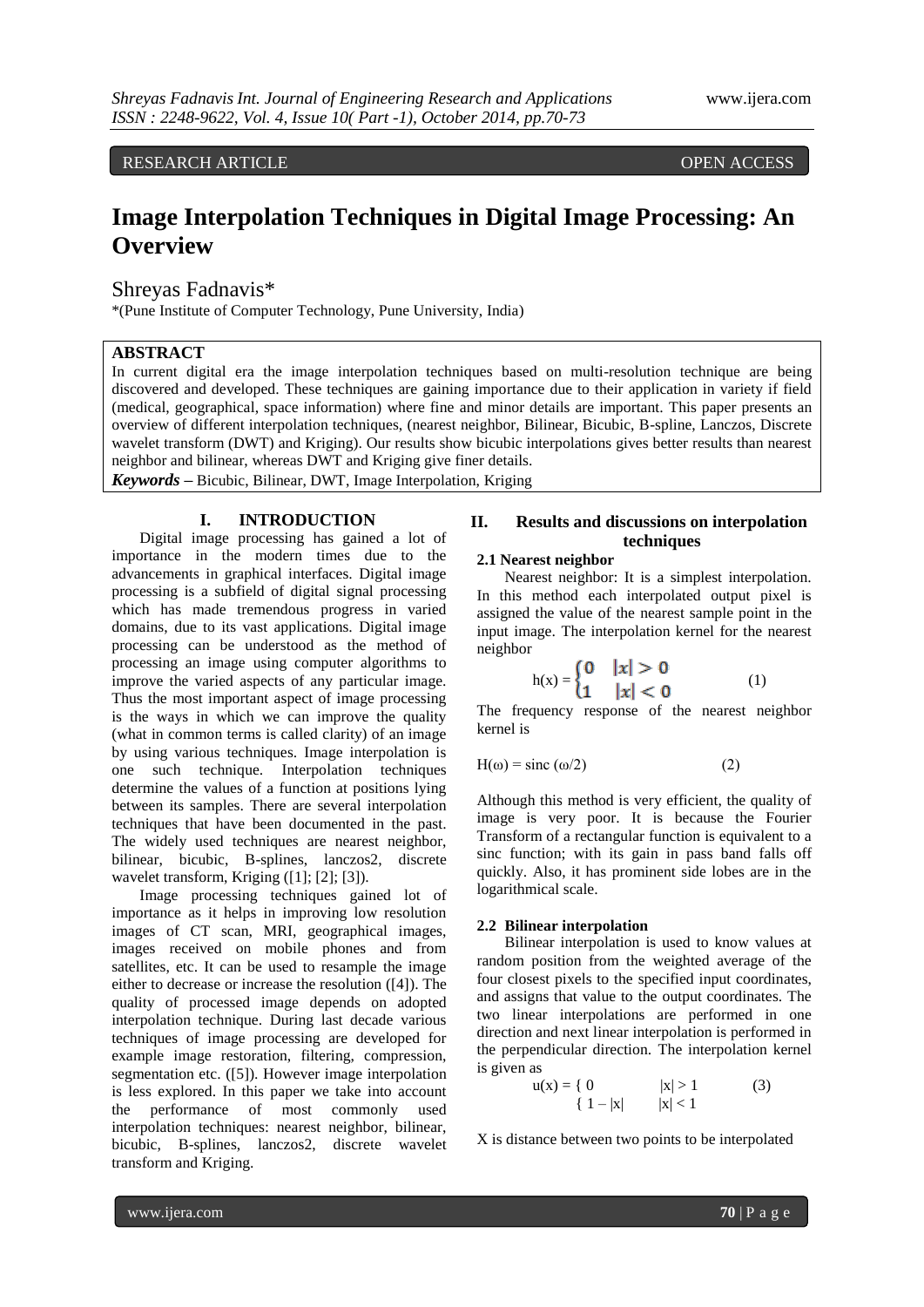#### **2.3 Bicubic interpolation**

The bicubic interpolation is advancement over the [cubic interpolation](http://en.wikipedia.org/wiki/Cubic_interpolation) in [two dimensional](http://en.wikipedia.org/wiki/Two_dimensional) [regular](http://en.wikipedia.org/wiki/Regular_grid)  [grid.](http://en.wikipedia.org/wiki/Regular_grid) The interpolated surface is [smoother](http://en.wikipedia.org/wiki/Smooth_function) than corresponding surfaces obtained by above mentioned methods [bilinear interpolation](http://en.wikipedia.org/wiki/Bilinear_interpolation) and [nearest-neighbour](http://en.wikipedia.org/wiki/Nearest-neighbor_interpolation) [interpolation.](http://en.wikipedia.org/wiki/Nearest-neighbor_interpolation) It uses polynomials, cubic, or [cubic](http://en.wikipedia.org/wiki/Bicubic_interpolation#Bicubic_convolution_algorithm)  [convolution](http://en.wikipedia.org/wiki/Bicubic_interpolation#Bicubic_convolution_algorithm) algorithm. The Cubic Convolution Interpolation determines the grey level value from the weighted average of the 16 closest pixels to the specified input coordinates, and assigns that value to the output coordinates, the first four one-dimension. For Bicubic Interpolation (cubic convolution interpolation in two dimensions), the number of grid points needed to evaluate the interpolation function is 16, two grid points on either side of the point under consideration for both horizontal and perpendicular direction. The bicubic convolution interpolation kernel is:

$$
W(x)=\begin{cases} (a+2)|x|^3 - (a+3)|x|^2 + 1 \text{ for } |x| \le 1\\ a|x|^3 - 5a|x|^2 + 8a|x| - 4a \text{ for } 1 < |x| < 2\\ 0 \text{ otherwise} \end{cases}
$$
(4)

Where a is generally taken as -0.5 to -0.75

#### **2.4 Basic-splines (B-spline)**

The nearest neighbor and Bilinear interpolations compromises the quality of image over efficiency due to rectangular shape in the pass band and infinite side lobes. The B-spline interpolations smoothly connects polynomials with pieces ([6]). A B-spline of degree n is derived through n convolutions of the box filter, Bsp0. Thus B-spline of degree 1 can be represented as Bsp1=Bsp0\*Bsp0. The second degree B-spline B2 is produced by convolving Bsp0\*Bsp1 and the cubic B-spline Bsp3 is from convolving Bsp0\*Bsp2. The interpolation kernel of cubic B-spline is :  $h(x)$ 

$$
=1/6\begin{cases}3|x|^3-6|x|^2+4 & 0 < |x| < 1\\-|x|^3+6|x|^2-12|x|+8 & 1 \le |x| < 1\\0 & 2 \le |x|\end{cases}
$$
 (5)

## 2.5 **Lanczos interpolation**:

Lanczos filter is used to interpolate the value of a [digital signal](http://en.wikipedia.org/wiki/Digital_signal) between its [samples.](http://en.wikipedia.org/wiki/Sample_(signal)) It maps each sample of the given signal to a translated and scaled copy of the Lanczos kernel. Lanczos kernel is a [sinc](http://en.wikipedia.org/wiki/Sinc_function)  [function](http://en.wikipedia.org/wiki/Sinc_function) [windowed](http://en.wikipedia.org/wiki/Window_function) by the central hump of a dilated sinc function. Lanczos resampling used to increase the [sampling rate](http://en.wikipedia.org/wiki/Sampling_rate) of a digital signal ([7]). Lanczos kernel is the normalized sinc function  $sinc(x)$ , [windowed](http://en.wikipedia.org/wiki/Window_function) by the Lanczos window, or sinc window (sinc( $x/a$ ) for  $-a \le x \le a$ . *([7]).*

$$
L(x) = \begin{cases} \text{Sinc}(x) \, \text{sinc}\left(\frac{x}{a}\right) & \text{if } -a < x < a \\ 0 & \text{otherwise} \end{cases} \tag{6}
$$
\nEquivalently,

$$
L(x) = \begin{cases} 1 & \text{if } x = 0\\ (\operatorname{asin}(\pi x) \sin(\pi x/a))/\pi 2X2 & \text{if } 0 < |x| < a \\ 0 & \text{otherwise} \end{cases} (7)
$$

Where a is a positive integer (2 or 3). It determines the size of the kernel. The Lanczos kernel has 2a − 1 lobes, a positive one at the centre and a − 1 alternating negative and positive lobes on each side. For signal with samples  $s_i$ , the value  $S(x)$  interpolated at an real argument x is obtained by the discrete [convolution](http://en.wikipedia.org/wiki/Convolution) of those samples with the Lanczos kernel ([7]).

$$
S(x) = \sum_{i=\{x\} - 1 + 1}^{\lfloor x \rfloor + a} S_i L(x - i)
$$
 (8)

where  $a$  is the filter size parameter and  $[x]$  is the [floor function.](http://en.wikipedia.org/wiki/Floor_function) The kernel is zero outside of bounds.

The original image and image interpolated using nearest neighbor, bilinear, bicubic, b-spline and Lanczos interpolation are shown in figure 1and 2.



Figure1: Image after application of interpolation (a) original (b) Nearest neighbor(c) bicubic (d) bilinear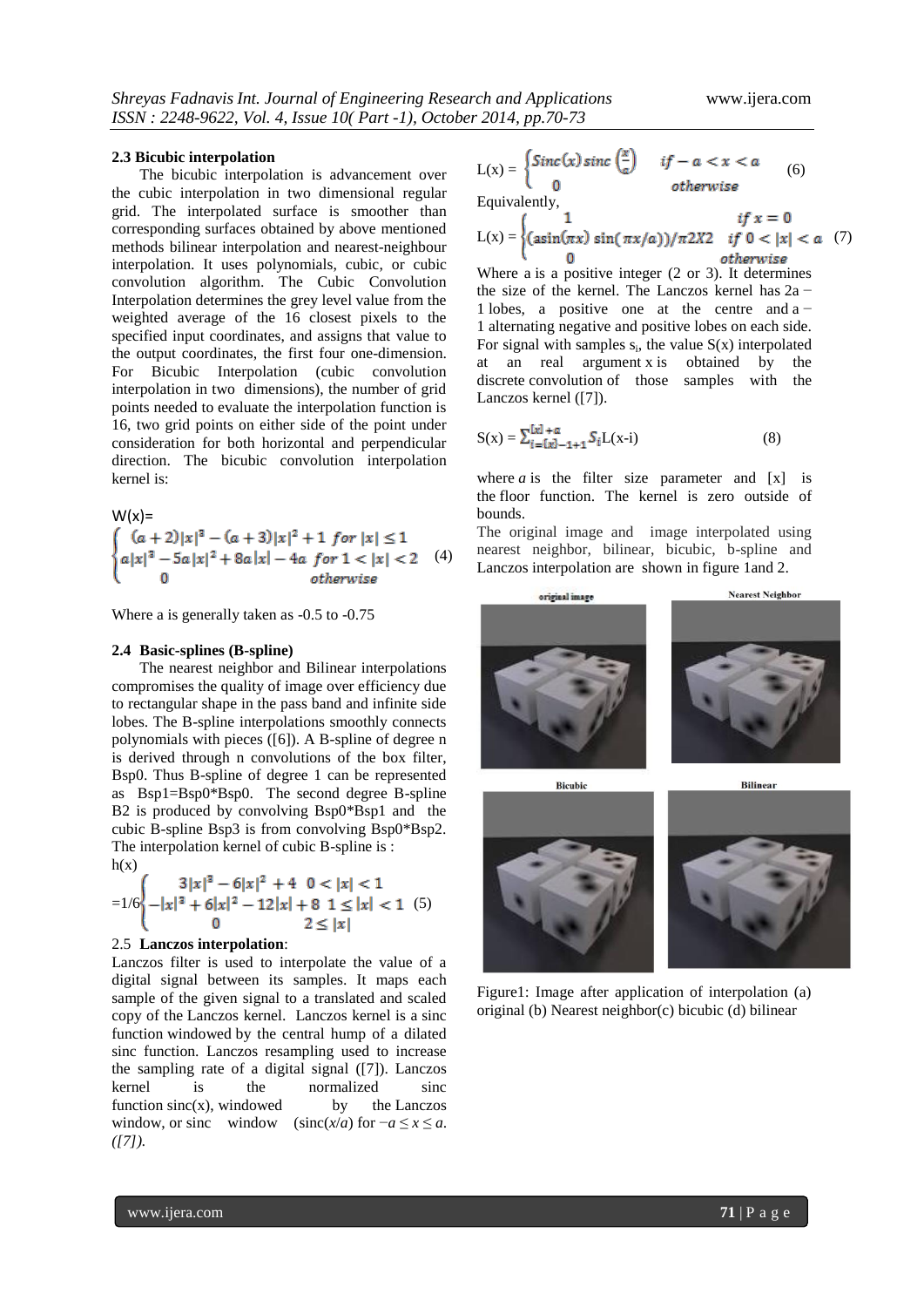

Figure2: Image after application of interpolation (a) b-spline (b) Lanczos

It can be seen that bicubic interpolations gives better results than nearest neighbor and bilinear interpolation.

## **2.6. DISCRETE WAVELET TRANSFORMS (DWT)**

In the past few years wavelet transforms have gained more importance as compared to the traditionally used discrete Fourier transforms due its capabilities of helping determine both frequency and location information (termed as temporal resolution). One of the most important application of DWT is that it can be used for data compression be reducing the input, so that it can be used more practically. DWT uses the basic wavelet function  $\varphi$  (t) and scaling function  $\psi(t)$  for decomposition and reconstruction of sampling signals.

$$
\psi(t) = \sum_{n} g(n) \sqrt{2} \pi (2t - n),
$$
  
\n
$$
\varphi(t) = \sum_{n} h(n) \sqrt{2\pi} (2t - n)
$$
\n(9)

The basic wavelet function can be calculated from the scaling function  $g(n)$  and  $h(n)$  are digital filter coefficients; their relationship is expressed as

$$
g(n) = (-1)^n h(l-n-1)
$$
 (10)

Where  $g(n)$  and  $h(n)$  are high pass filet and low pass filter and l denotes filter length. DWT can analyze the signal layer by layer ([8]). In DWT and approximate coefficients retain low-frequency information of the original signal S(n) and less highfrequency noise ([9]). The wavelet transform decomposition process is expressed as

$$
cA1 = \sum_{n} h(n - 2k)S(n)
$$
  
\n
$$
cD1 = \sum_{n} g(n - 2k)S(n)
$$
\n(11)

where cD1 is a detailed coefficient. In the 2-D version of analysis case, the 1D analysis filter bank is first applied to the columns of the image and then applied to the rows. For the image size of N1 rows

and N2 columns, applying the 1D analysis filter bank to each row of both of the two sub-band images, we have four sub-band images, each having N1/2 rows and N2/2 columns.

In this paper we present an example for two dimensional (2-D) discrete wavelet transform of a signal x is implemented by iterating the 2D analysis filter bank on the low pass sub-band image. In this case, at each scale there are three sub-bands instead of one. We create a random input signal x of size 128 by 64. We apply the DWT and its inverse, and show<br>its reconstruction x from the wavelet its reconstruction x from the wavelet coefficients. The three wavelets associated with the 2D wavelet transform are shown in figure 3 (details are available at a http://eeweb.poly.edu/iselesni/WaveletSoftware/stand ard2D.html.



Figure 3 The three wavelets associated with the 2D wavelet transform

## 2.7 **KRIGING METHOD OF IMAGE INTERPOLATION:**

Generally during interpolation the value at the unknown location is found out by an algorithm which calculates the value of the given unknown (variable) as a weighted sum of the surrounding variables at their locations respectively. But this is not a very efficient way of predicting the unknowns the value may not be predicted properly in case the neighboring variables are placed in a few clusters which are placed far away from each other. However Kriging predicts these values in a rather more optimal and accurate way using the concept of weighted average from a data-driven weighting function in contrast to, the other image interpolation methods which use an arbitrary value for the weighting function. Kriging confer weights for each point according to its distance from the unknown value. Kriging interpolation can be carried out using the following set of equations:

$$
Z(X) = m(X) + \varepsilon'(X) + \varepsilon''
$$
 (12)

In the above equation  $m(x)$  is a function which describes the structural or surface component of the image which is being investigated and  $\varepsilon'(x)$  be a function which describes the probability distribution if a random sequence obtained on the basis of autocorrelation of the unknowns in the image;  $\varepsilon$ " is the term which indicates the random noise generated